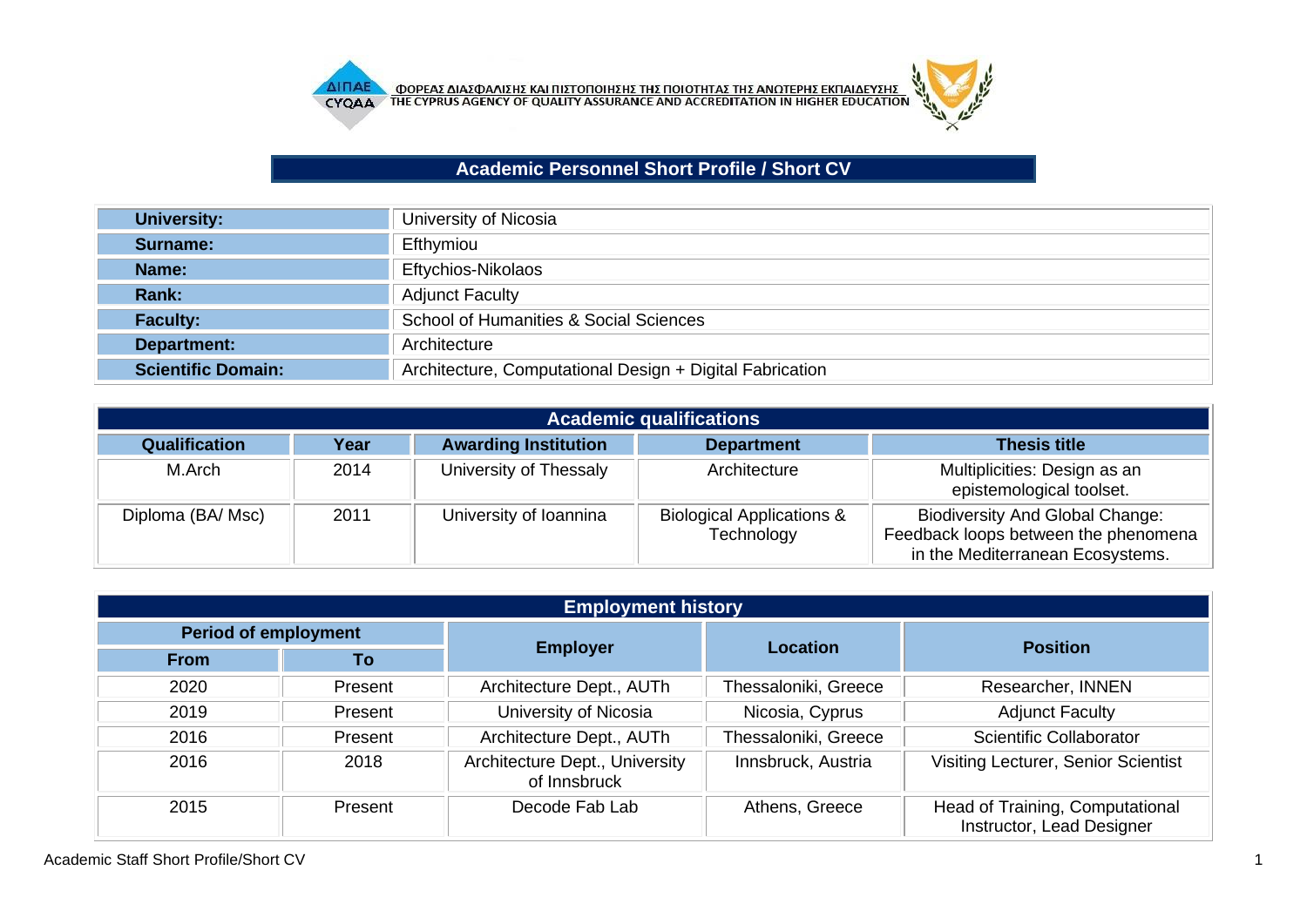|                       | Key refereed journal papers, monographs, books, conference publications etc. |                                                                               |                                                                                 |                                                                                             |      |              |  |
|-----------------------|------------------------------------------------------------------------------|-------------------------------------------------------------------------------|---------------------------------------------------------------------------------|---------------------------------------------------------------------------------------------|------|--------------|--|
| Ref.<br><b>Number</b> | Year                                                                         | Title                                                                         | <b>Other authors</b>                                                            | <b>Journal and Publisher /</b><br><b>Conference</b>                                         | Vol. | <b>Pages</b> |  |
|                       | 2021                                                                         | "X-Max   A Digitally Fabricated,<br>Component-Based, Scrap Metal<br>Assembly" | Michail Georgiou,<br>Odysseas Georgiou,<br>Pavlos Fereos                        | <b>ASCAAD</b>                                                                               | 2021 | 536-549      |  |
| 2                     | 2018                                                                         | "Liquid Rock: Agent based modeling<br>for concrete printing"                  | Georg Grasser                                                                   | Advances in Architectural<br>Geometry 2018/ Chalmers.                                       | 2018 | 236-255      |  |
| 3                     | 2017                                                                         | "Catering Squares"                                                            |                                                                                 | Circling the Square: Re-<br>designing nature-cultures<br>in a changing urban<br>climate/TUM |      | 9            |  |
| 4                     | 2012                                                                         | "Ter(r)a.tory: Teritories of Terra<br>Forma"                                  | Evangelos Koutrogiannis,<br>Vassiliki-Maria Plavou,<br>Evy Tsolaki, Ioanna Xidi | <b>Collecting Architecture</b><br>Territories/ Deste, GSAPP                                 | b.   | 280-296      |  |

| <b>Exhibitions</b>    |             |                                                 |                          |                      |                                       |  |
|-----------------------|-------------|-------------------------------------------------|--------------------------|----------------------|---------------------------------------|--|
| Ref.<br><b>Number</b> | <b>Date</b> | <b>Topic</b>                                    | International /<br>Local | <b>Location</b>      | <b>Role in Exhibition</b>             |  |
|                       | 2018        | "Liquid Rock"                                   | International            | Krems, Austria       | <b>Exhibitor</b>                      |  |
| 2                     | 2018        | "Fab Fest 2018"                                 | International            | London, UK           | Exhibitor, Supervisor.                |  |
| 3                     | 2018        | "83rd TIF - HELEXPO"                            | International            | Thessaloniki, Greece | Exhibitor, Supervisor.                |  |
| 4                     | 2017        | "The Theater of Disappearance"                  | International            | Athens, Greece       | <b>Technical Consultant/ Designer</b> |  |
| 5                     | 2017        | "Amphibious Habitats"                           | International            | Malaga, Spain        | Exhibitor                             |  |
| 6                     | 2016        | "Adhocracy"                                     | International            | Athens, Greece       | Exhibitor                             |  |
| 7                     | 2016        | "ASFA BBQ 2"                                    | International            | Athens, Greece       | Exhibitor                             |  |
| 8                     | 2016        | "ESO 2016"                                      | Local                    | Athens, Greece       | Exhibitor                             |  |
| 9                     | 2015        | "Vernes"                                        | Local                    | Athens, Greece       | Exhibitor                             |  |
| 10                    | 2012        | "Collecting Architecture Territories"           | International            | Athens, Greece       | Exhibitor                             |  |
| 11                    | 2011        | "ApoMechanes: Nonlinear<br>designmethodologies" | International            | Athens, Greece       | Exhibitor                             |  |